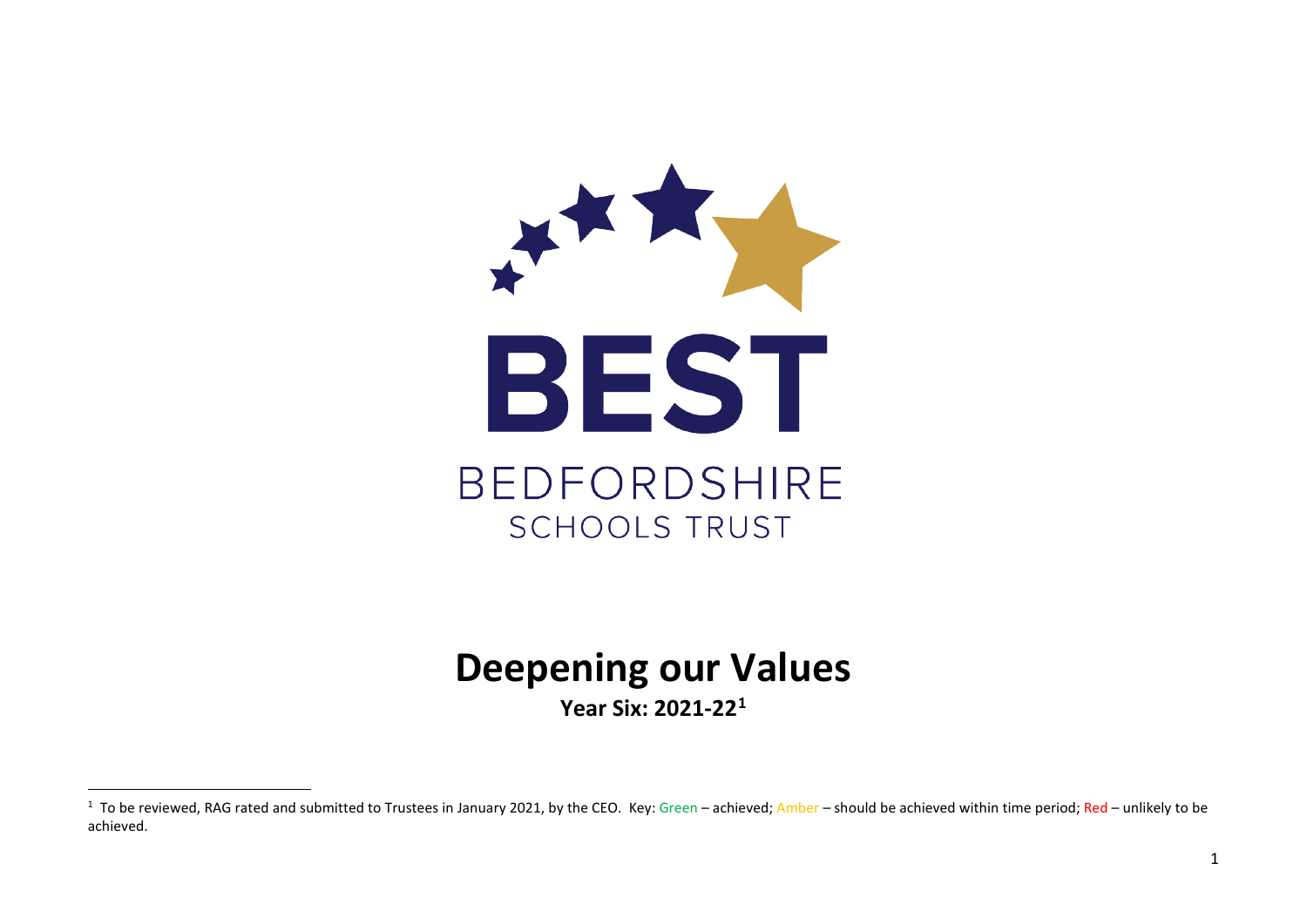# <span id="page-1-1"></span><span id="page-1-0"></span>**Strategic Objectives 2016-28[2](#page-1-0)[3](#page-1-1) MISSION:** to grow the best in everyone

#### **1 VISION 2028:**

- a. BEST comprises: 12 schools; 8 nurseries; 1 SCITT; high quality and efficient central service provision. A Primary-Secondary 2 tier structure is in place
- b. All Ofsted inspections achieve a minimum Good grade, with 30% achieving an Outstanding Grade. Outcomes in every school/nursery above the 50<sup>th</sup> percentile, with half of outcomes being above the 25<sup>th</sup> percentile
- c. Financial sustainability, with 5% of GAG in reserves.

#### **2 CAPACITY + COMMITMENT:** to deliver our objectives on:

- ⇒ Outcomes
- ⇒ Opportunities
- ⇒ Talent
- $\Rightarrow$  Autonomy and accountability
- ⇒ Leadership
- **3 IMPROVEMENT STRATEGY:** to deliver outcomes in the top 20% nationally
- **4 SHARED SERVICES:** to add value
- **5 QUALITY ASSURANCE:** to ensure best value

<sup>&</sup>lt;sup>2</sup> Delivered through a series of annual action plans; each being approved by Trustees  $3$  The 2016-28, extends the 2016-21 plan.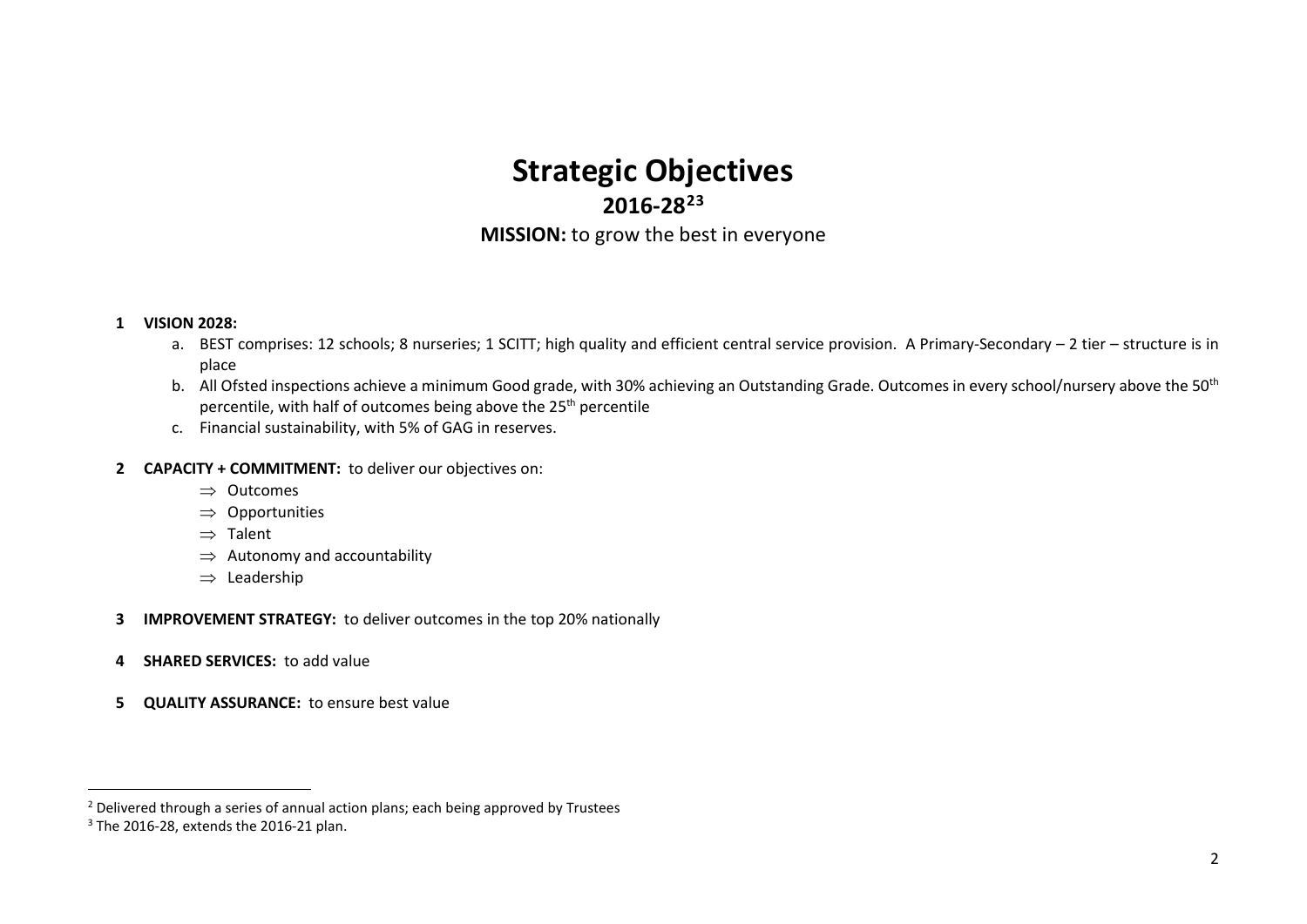## **BEST Operational Model**



### **Sustainable improvement**

- ⇒ **Establish sufficient capacity**
	- ⇒ **Analysis of needs**
- ⇒ **Deploy and support leadership**
- ⇒ **Access to effective practice and expertise**
	- ⇒ **Monitor improvements in outcomes.**

Theoretical concepts provided by: *'The Seven Pillars of School Improvement at Scale.'* (Forum Strategy. 37: 2018) and *'Sustainable improvement in multi-groups schools.'* (Greany, T. p 12: 2018)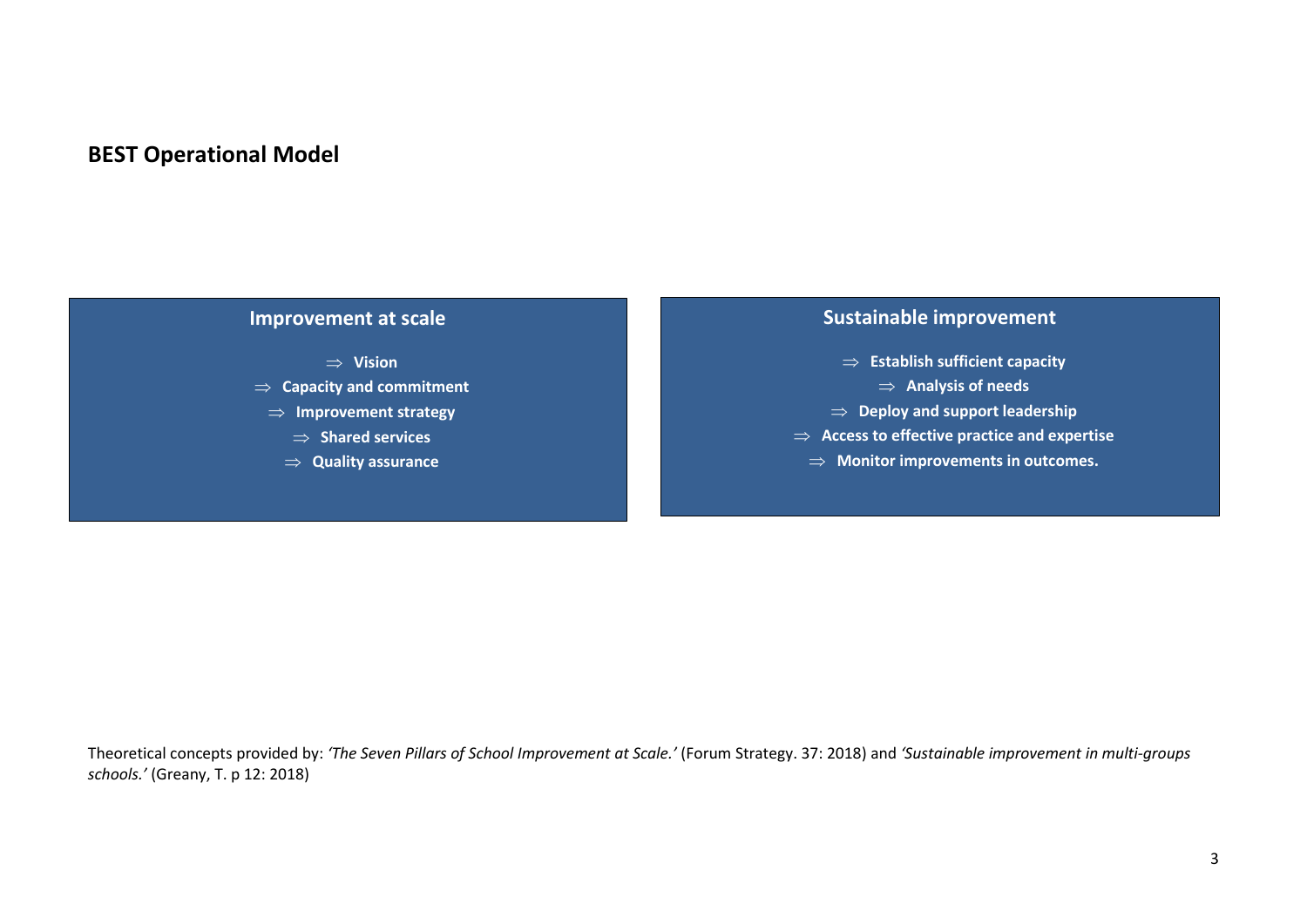### **BEST Strategic Plan:**

**2016-2020 Phase One – Delivering Clarity** BEMAT to BEST: mission vision

values

# **2020-2024**

# **Phase Two – Delivering Connection**

# Three to two tier: uniting BEST

deepening values (2021-22)

# defining culture

# **2024-2028**

**Phase Three – Delivering Excellence** Being the BEST: growth beyond Bedfordshire Outstanding inspections exceptional performance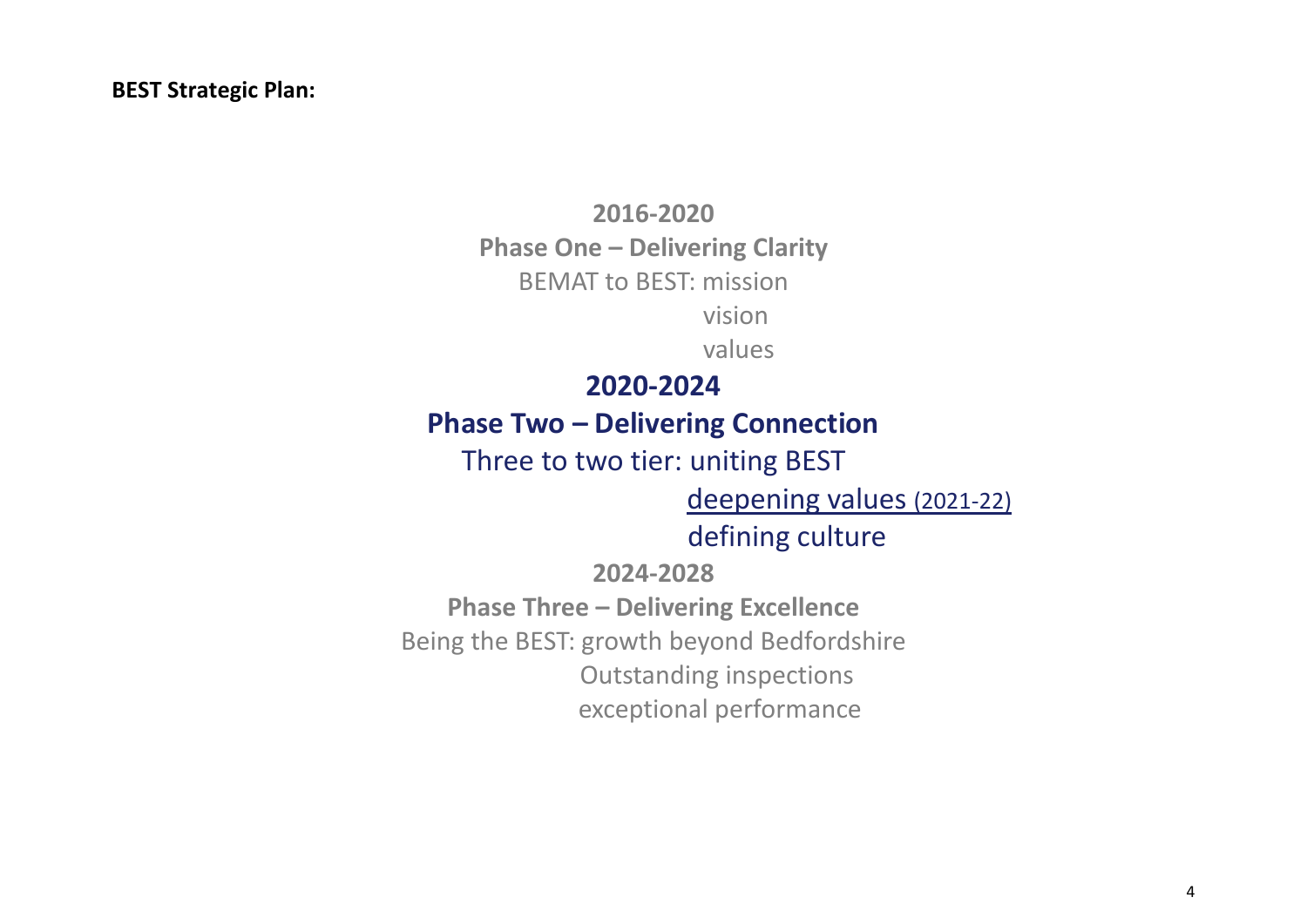# **BEST: Vision-Performance-Sustainability**

**2016-28**

| Year                                             | Ensuring clarity of vision, ethos and<br>strategic direction                                                                                                                                                                                                                                                                                                                                                                               | <b>Holding executive leaders</b><br>to account for educational<br>performance                                                                                                                                   | Overseeing financial performance and making sure<br>money is well spent                                                                                                                                                                                                                                                                                                                                                                      |
|--------------------------------------------------|--------------------------------------------------------------------------------------------------------------------------------------------------------------------------------------------------------------------------------------------------------------------------------------------------------------------------------------------------------------------------------------------------------------------------------------------|-----------------------------------------------------------------------------------------------------------------------------------------------------------------------------------------------------------------|----------------------------------------------------------------------------------------------------------------------------------------------------------------------------------------------------------------------------------------------------------------------------------------------------------------------------------------------------------------------------------------------------------------------------------------------|
|                                                  |                                                                                                                                                                                                                                                                                                                                                                                                                                            | <b>Phase One - Delivering Clarity</b>                                                                                                                                                                           |                                                                                                                                                                                                                                                                                                                                                                                                                                              |
|                                                  |                                                                                                                                                                                                                                                                                                                                                                                                                                            | (BEMAT to BEST: mission, vision, values and operating principles)                                                                                                                                               |                                                                                                                                                                                                                                                                                                                                                                                                                                              |
| 2016-17                                          | <b>BEMAT becomes BEST.</b> Etonbury Academy<br>Phase 1 new build is completed.                                                                                                                                                                                                                                                                                                                                                             | 2 successful Ofsted inspections;<br>1 school gained R/I inspection.<br>34 of 40 50 <sup>th</sup> percentile targets<br>achieved                                                                                 | Support from reserves required, in response to significant<br>funding cuts. Curriculum and staffing efficiencies.<br>Curriculum reviews, financial planning metrics and<br>benchmarking.                                                                                                                                                                                                                                                     |
| 2017-18                                          | ETA new build is completed Arlesey Nursery is<br>opened. SCA joins BEST. Central Services<br>Review, greater focus on SI.                                                                                                                                                                                                                                                                                                                  | 3 successful Ofsted inspections;<br>1 RI inspection. 46 of 49 50 <sup>th</sup><br>percentile targets achieved. 2<br>successful Ofsted inspection.                                                               | Reserves used to support ETA staff expansion and first year of<br>SCA deficit recovery plan. All schools ended the year with<br>better balances than budgeted. Reserves increased slightly.<br>Bedfordshire East Schools Trust/Nursery accounts brought up<br>to the required standard. School Condition and Devolved<br>Formula Capital allocations methodology implemented                                                                 |
| 2018-19                                          | ETA becomes a fully extended-Secondary school.<br>LA joins BEST. 45% of central funds allocated for<br>school improvement. Bedfordshire East Schools<br>Trust fully integrated into BEST. Embed<br>Compliance activity/QA calendar. First Governor<br>Conference and concept of 'governance roles'<br>developed. Gain National Governance Mark. ICT<br>contract renewal reduced cost to all schools.<br>Other contracts and SLAs reviewed. | All Ofsted inspections achieve a<br>minimum Good grade. All 50 <sup>th</sup><br>percentile targets hit, in all<br>schools. Re-designation of BEST<br>Teaching School. BEST TS gains<br>Appropriate Body status. | Schools set balanced budgets except for SCA but their deficit<br>recovery is underway. Central finance team covered for<br>absent local finance staff. Finance function strengthened<br>further by 4 new qualified/skilled finance assistants. Ongoing<br>training for all finance staff in place. Further optimisation of<br>systems and processes. Continue to build up reserves to<br>improve resilience against further funding cuts.    |
| 2019-20                                          | PBA opens. Langford Village Nursey (LVN)<br>opens. Develop community engagement<br>approach to Marketing and Comms. Plans in<br>place for 2 tier move.                                                                                                                                                                                                                                                                                     | All Ofsted inspections achieve a<br>minimum Good grade. All 50 <sup>th</sup><br>percentile targets hit, in all<br>schools.                                                                                      | Financial modelling to establish level of risk and potential<br>mitigation in plan for 2 tier move. SCA deficit recovery plan<br>complete. Pix Brook financial planning for the DfE. Additional<br>work from LVA absorbed at no extra cost by finance team.<br>Nursery systems updated to accommodate growth, improve<br>accuracy, reduce processing time and provide more<br>professional interface with customers. Build reserves further. |
| <b>Summary</b><br><b>Achievements</b><br>2016-20 | BEST comprises: 9 schools; 2 nurseries; 1<br>teaching school; 1 SCITT; a charity; high quality<br>and efficient central service provision.                                                                                                                                                                                                                                                                                                 | All Ofsted inspections since<br>joining BEST achieved a Good<br>grade.                                                                                                                                          | Financial sustainability, with clean annual audits each year.                                                                                                                                                                                                                                                                                                                                                                                |
|                                                  | key workers.                                                                                                                                                                                                                                                                                                                                                                                                                               |                                                                                                                                                                                                                 | All our schools remained open throughout the national COVID pandemic lockdown (Inc: Bank Holidays) for vulnerable children and the children of                                                                                                                                                                                                                                                                                               |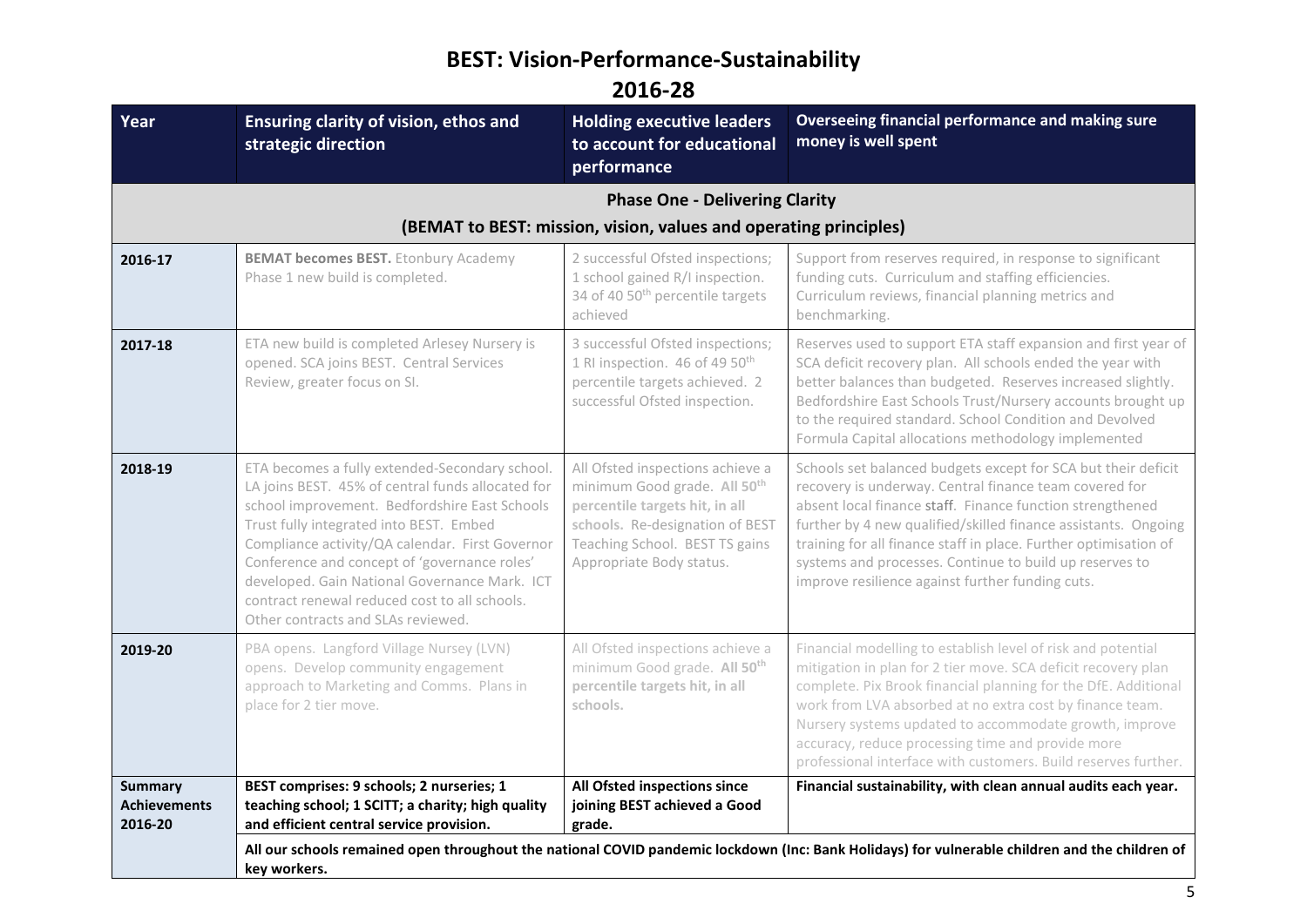| <b>Phase Two - Delivering connection</b><br>(Three to two tier: uniting BEST, defining culture and laying foundations) |                                                                                                                                                                                                         |                                                                                                                                                      |                                                                                                                                                                                                                                                                                                                             |  |
|------------------------------------------------------------------------------------------------------------------------|---------------------------------------------------------------------------------------------------------------------------------------------------------------------------------------------------------|------------------------------------------------------------------------------------------------------------------------------------------------------|-----------------------------------------------------------------------------------------------------------------------------------------------------------------------------------------------------------------------------------------------------------------------------------------------------------------------------|--|
| 2020-21                                                                                                                | Preparing for and successfully opening all our schools to all our children, in the face of the national COVID pandemic.                                                                                 |                                                                                                                                                      |                                                                                                                                                                                                                                                                                                                             |  |
|                                                                                                                        | Langford Village Nursey (LVN) opens.<br>Develop community engagement approach<br>to Marketing and Comms. Plans in place for<br>2 tier move.                                                             | All Ofsted inspections achieve<br>a minimum Good grade. All<br>50 <sup>th</sup> percentile targets hit, in<br>all schools.                           | All schools working toward contributing at least 5% of<br>their GAG income to the pooled reserves. Review and<br>benchmark auditor services. Modelling for 2 tier and 0-<br>18 school to estimate the extent of the restructuring                                                                                           |  |
|                                                                                                                        | Another school joins BEST. Final year of 3<br>year Capital and Estates SCA programme -<br>new Conditions Surveys and review of<br>onward priorities.                                                    |                                                                                                                                                      | required. Set LVA 2021/22 budget for primary<br>structure. Incorporate Campton Lower School and LVA<br>nursery into trust systems and procedures.                                                                                                                                                                           |  |
| 2021-22                                                                                                                | Intensify change to 2 tier preparations.<br>Details to be confirmed. Another school<br>joins BEST. Another Nursey is opened.                                                                            | All Ofsted inspections achieve<br>a minimum Good grade. All<br>50 <sup>th</sup> percentile targets hit, in<br>all schools.                           | Modelling for 2 tier and 0-18 school fine-tuned to clarify<br>restructuring plan. All schools continue to increase to<br>5% target. Review systems to ensure compatibility with<br>the 2 tier structure. Create designated revenue and<br>capital funds as a contingency for transition to 2 tier.                          |  |
| 2022-23                                                                                                                | State of readiness for 2 tier change. Details<br>to be confirmed.                                                                                                                                       | All Ofsted inspections achieve<br>a minimum Good grade. All<br>50 <sup>th</sup> percentile targets hit, in<br>all schools.                           | Support the schools with financial planning and set<br>budgets in the spring term which are in line with 2 tier<br>transition to their new primary/secondary structure.<br>Restructuring to be completed. Add further to<br>designated 2 tier contingency funds. Continue<br>strengthening viability of individual schools. |  |
| 2023-24                                                                                                                | Implementation of 2 tier structure begins.<br>Another school joins BEST.                                                                                                                                | All Ofsted inspections achieve<br>a minimum Good grade. All<br>50 <sup>th</sup> percentile targets hit, in<br>all schools.                           | Strategically employ contingency to ensure smooth,<br>efficient transition to 2 tier. Continue to increase<br>reserves to 5% target.                                                                                                                                                                                        |  |
| <b>Summary</b><br><b>Targets</b><br>2020-24                                                                            | BEST comprises: 11 schools; 4 nurseries; 1<br>training school; 1 SCITT; a charity; high<br>quality and efficient central service<br>provision. A Primary-Secondary - 2 tier -<br>structure is in place. | <b>All Ofsted inspections</b><br>achieve a minimum Good<br>grade, with outcomes in<br>every school/nursery above<br>the 50 <sup>th</sup> percentile. | Financial sustainability, with 5% of GAG in reserves.                                                                                                                                                                                                                                                                       |  |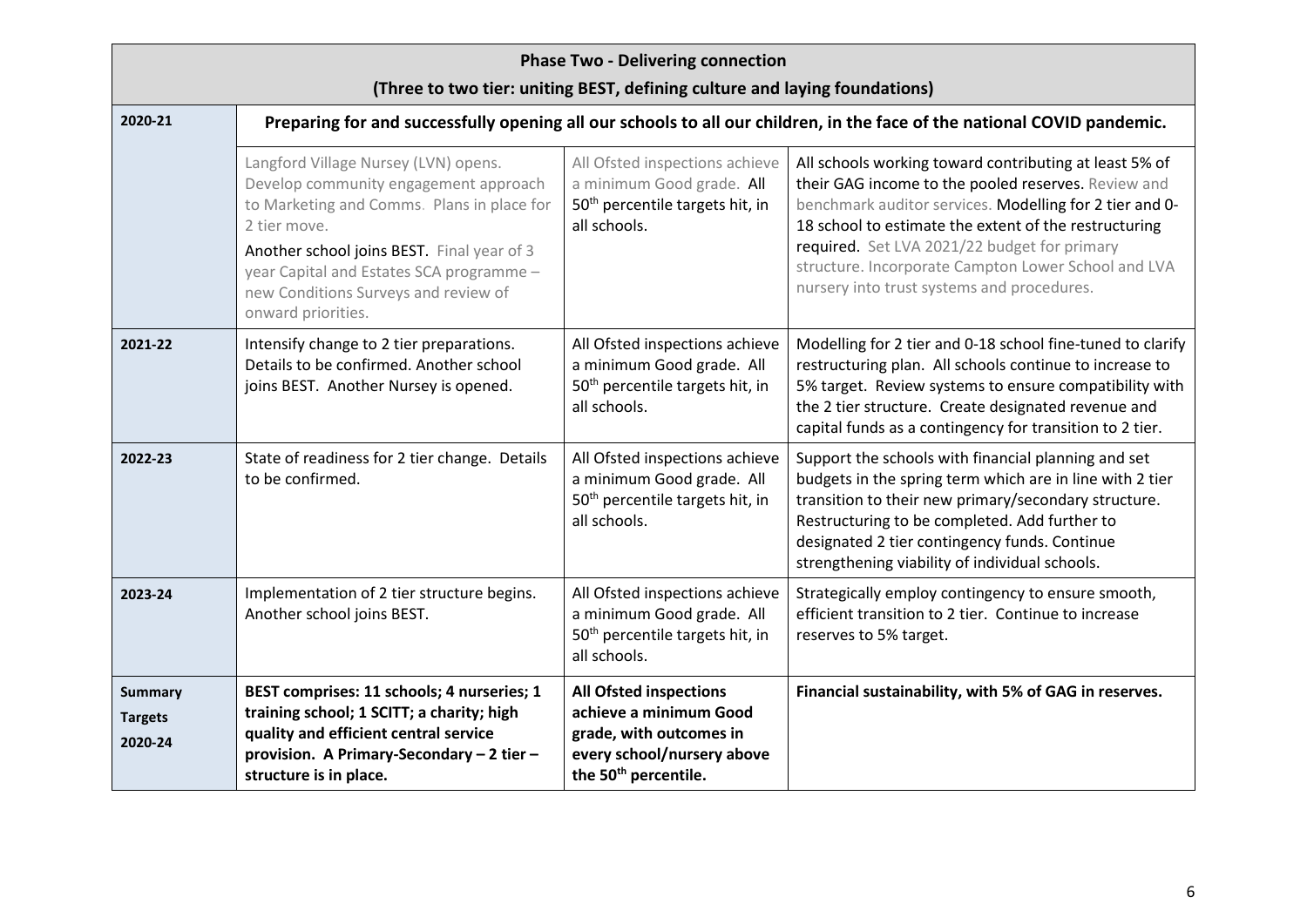| <b>Phase Three - Delivering excellence</b>                                                        |                                            |                                                          |                                                       |
|---------------------------------------------------------------------------------------------------|--------------------------------------------|----------------------------------------------------------|-------------------------------------------------------|
| (Being the BEST: growth beyond Bedfordshire, Outstanding inspections and exceptional performance) |                                            |                                                          |                                                       |
|                                                                                                   |                                            |                                                          |                                                       |
| 2024-25                                                                                           |                                            |                                                          |                                                       |
|                                                                                                   |                                            |                                                          |                                                       |
|                                                                                                   |                                            |                                                          |                                                       |
|                                                                                                   |                                            |                                                          |                                                       |
| 2025-26                                                                                           |                                            |                                                          |                                                       |
|                                                                                                   |                                            |                                                          |                                                       |
|                                                                                                   |                                            |                                                          |                                                       |
|                                                                                                   |                                            |                                                          |                                                       |
|                                                                                                   |                                            |                                                          |                                                       |
| 2026-27                                                                                           |                                            |                                                          |                                                       |
|                                                                                                   |                                            |                                                          |                                                       |
|                                                                                                   |                                            |                                                          |                                                       |
|                                                                                                   |                                            |                                                          |                                                       |
| 2027-28                                                                                           |                                            |                                                          |                                                       |
|                                                                                                   |                                            |                                                          |                                                       |
|                                                                                                   |                                            |                                                          |                                                       |
|                                                                                                   |                                            |                                                          |                                                       |
| <b>Summary</b>                                                                                    | BEST comprises: 12 schools; 8 nurseries; 1 | <b>All Ofsted inspections</b>                            | Financial sustainability, with 5% of GAG in reserves. |
| <b>Targets</b>                                                                                    | SCITT; high quality and efficient central  | achieve a minimum Good                                   |                                                       |
| 2024-28                                                                                           | service provision. A Primary-Secondary-2   | grade, with 30% achieving an                             |                                                       |
|                                                                                                   | tier - structure is in place.              | <b>Outstanding Grade.</b><br><b>Outcomes in every</b>    |                                                       |
|                                                                                                   |                                            | school/nursery above the                                 |                                                       |
|                                                                                                   |                                            | 50 <sup>th</sup> percentile, with half of                |                                                       |
|                                                                                                   |                                            | outcomes being above the<br>25 <sup>th</sup> percentile. |                                                       |
|                                                                                                   |                                            |                                                          |                                                       |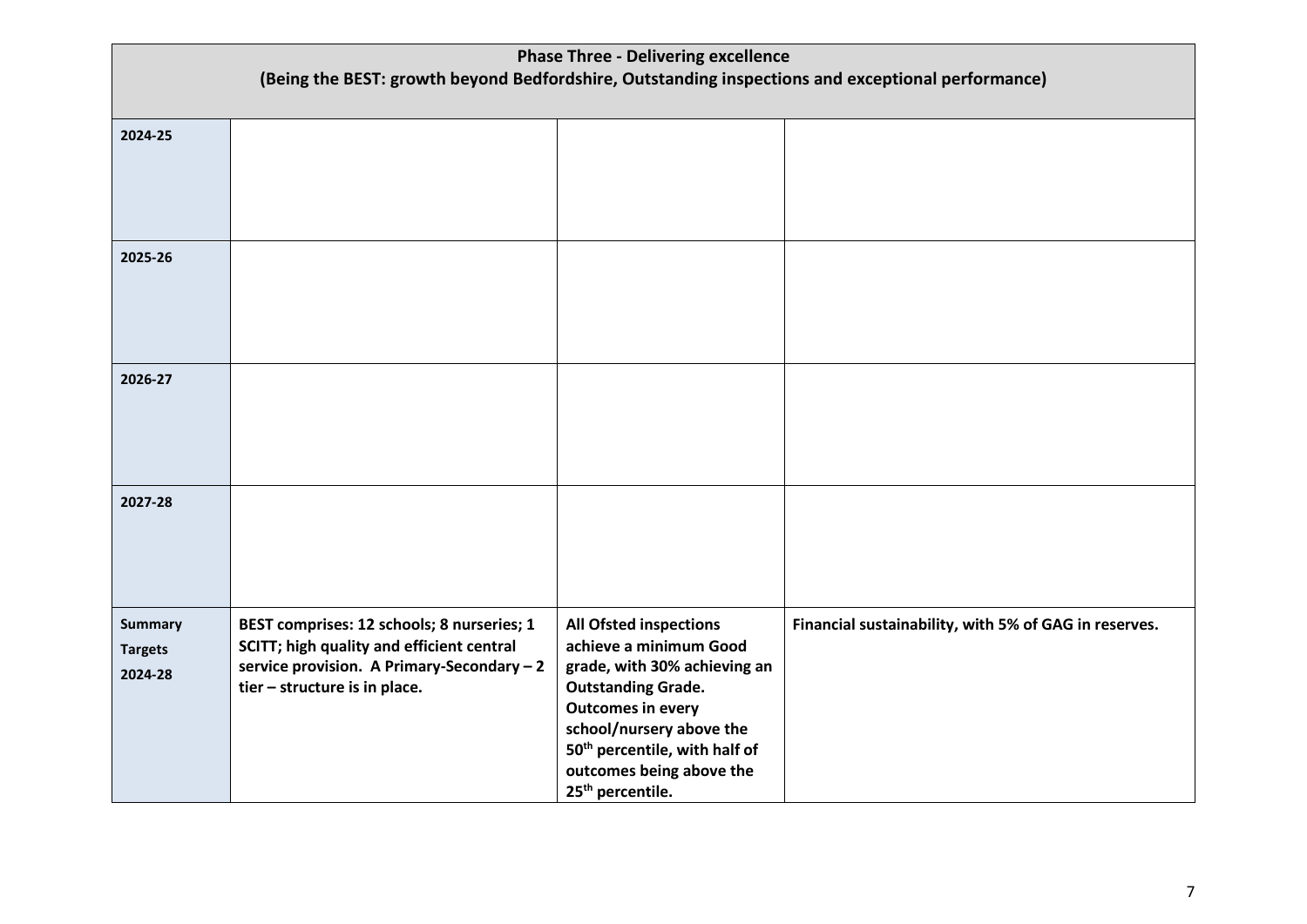### **BEST Time Line**

| <b>Academy Name</b>      | <b>Phase</b>              | <b>PAN</b> | <b>Year joined BEST</b> |  |
|--------------------------|---------------------------|------------|-------------------------|--|
| <b>Robert Bloomfield</b> | Middle                    | 960        | May 2011                |  |
| Etonbury                 | <b>Extended Secondary</b> | 1260       | November 2011           |  |
| Samuel Whitbread         | Upper                     | 1260       | <b>March 2012</b>       |  |
| Gravenhurst              | Lower                     | 105        | September 2013          |  |
| <b>Gothic Mede</b>       | Lower                     | 300        | November 2013           |  |
| Langford                 | Lower                     | 225        | June 2014               |  |
|                          | Primary (2021)            | 210        |                         |  |
| St Christophers          | Primary                   | 480        | September 2017          |  |
| Lawnside                 | Lower                     | 300        | January 2019            |  |
| Pix Brook                | <b>Extended Secondary</b> | 1260       | September 2019          |  |
| Campton                  | Lower                     | 130        | November 2020           |  |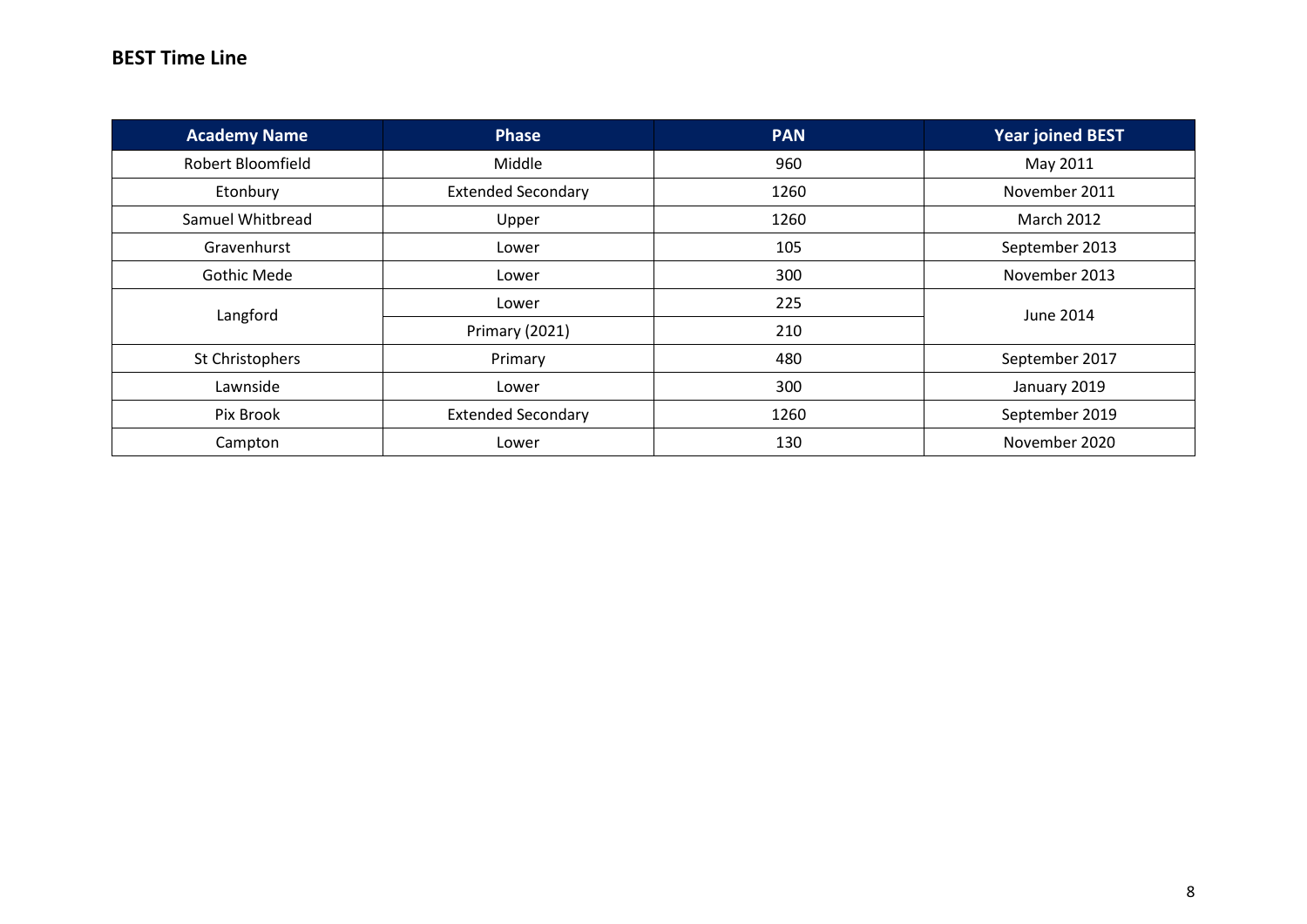**BEST Subject to CBC Review - Aug-Oct 2021**

| <b>School/Nursery</b>                                                      | <b>Structure</b>                | <b>PLAN</b>                                                                                                                                              | <b>TIMESCALE</b> | <b>Total NOR</b> |
|----------------------------------------------------------------------------|---------------------------------|----------------------------------------------------------------------------------------------------------------------------------------------------------|------------------|------------------|
| Samuel Whitbread Academy/<br>Robert Bloomfield Academy                     | Secondary                       | Secondary school with a 210 pupil admission number, with<br>capacity to expand to accommodate traditional RBA children                                   | 2023             | 1525             |
| (Creation of a 0-18 All-Through School)                                    | Primary                         | Primary school with a 150 pupil admission number                                                                                                         | 2023             | 1050             |
|                                                                            | Nursery                         | Nursery provision based on identified needs                                                                                                              | 2023             | Not known        |
| Etonbury Academy                                                           | 11-16 Secondary + Sixth<br>Form | Increase in published admission number from 180 to 210<br>with subsequent increase to 240 through growth plus<br>development of new sixth form provision | 2023             | 1050-1200        |
| Pix Brook Academy                                                          | 11-16 Secondary                 | Increase in published admission number from 180 to 210<br>with subsequent increase to 240 through growth                                                 | 2023             | 1050-1200        |
| Gothic Mede Academy<br>(Relocation to a new site east of Arlesey)          | Primary                         | Increase in published admission number from<br>60 to 90. Relocation to new site but date yet to be<br>confirmed                                          | 2023             | 630              |
| Lawnside Academy                                                           | Primary                         | Convert to primary with published admission number of 60+<br>then move to new site (Edward Peake site) a year later                                      | 2024             | 420+             |
| Langford Academy                                                           | Primary                         | Decrease in published admission number from<br>45 to 30                                                                                                  | 2021             | 210              |
| Gravenhurst Academy                                                        | Primary                         | Remain at 15                                                                                                                                             | 2023             | 105              |
| Campton Academy<br>(Relocation to a new site on Hitchin<br>Road, Shefford) | Primary                         | Increase in published admission number from<br>26 to 60                                                                                                  | 2023             | 420              |
| St Christopher's Academy                                                   | Primary                         | 60                                                                                                                                                       | Current          | 420              |
| Shefford Nursery                                                           | Nursery                         | 64                                                                                                                                                       | Current          | N/A              |
| Arlesey Nursery                                                            | Nursery                         | 68 + 40 WAC                                                                                                                                              | Current          | N/A              |
| Langford Nursery                                                           | Nursery                         | 40 + 40 WAC                                                                                                                                              | Current          | N/A              |

Total NOR = minimum of 6790-7290 maximum 7950 (plus nurseries)

n.b. 2020-21 maximum NOR of 5950 (plus nurseries)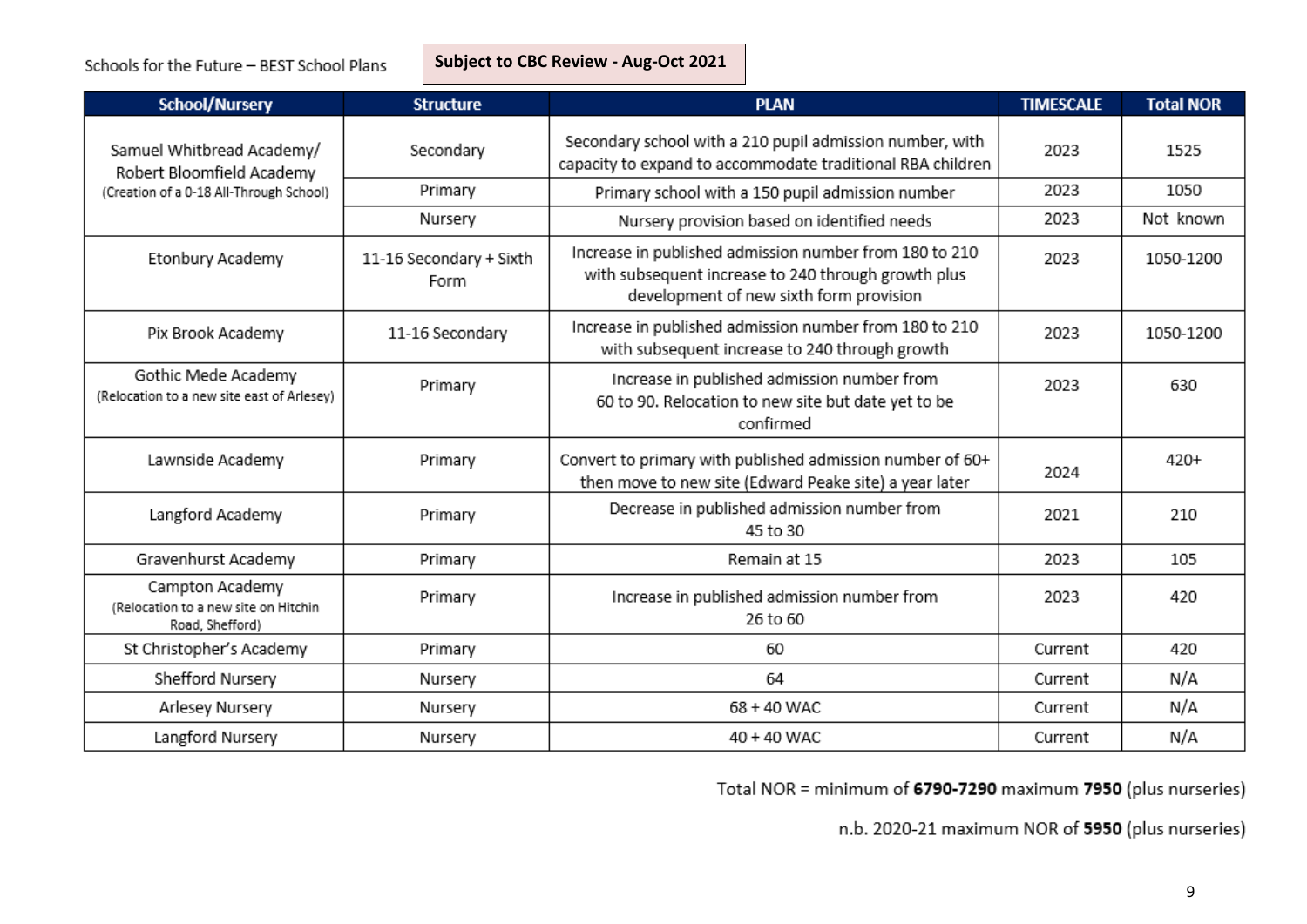### **BEST Summary of 2021-22 Key Foci**

| <b>Strategic Objectives</b>                                                                                                                                                                                                                                                                                                                                                                                                                                                                    | <b>Key foci</b>                                                                                                                                                                                                                                                                                                                              | <b>Achieved</b>            |
|------------------------------------------------------------------------------------------------------------------------------------------------------------------------------------------------------------------------------------------------------------------------------------------------------------------------------------------------------------------------------------------------------------------------------------------------------------------------------------------------|----------------------------------------------------------------------------------------------------------------------------------------------------------------------------------------------------------------------------------------------------------------------------------------------------------------------------------------------|----------------------------|
|                                                                                                                                                                                                                                                                                                                                                                                                                                                                                                |                                                                                                                                                                                                                                                                                                                                              | <b>Fully/Partially/Not</b> |
| <b>VISION:</b>                                                                                                                                                                                                                                                                                                                                                                                                                                                                                 |                                                                                                                                                                                                                                                                                                                                              |                            |
| 1. BEST comprises: 12 schools; 8 nurseries; 1 SCITT;<br>high quality and efficient central service provision.<br>A Primary-Secondary - 2 tier - structure is in place<br>2. All Ofsted inspections achieve a minimum Good<br>grade, with 30% achieving an Outstanding Grade.<br>Outcomes in every school/nursery above the 50 <sup>th</sup><br>percentile, with half of outcomes being above the<br>25 <sup>th</sup> percentile<br>3. Financial sustainability, with 5% of GAG in<br>reserves. | Clarify and further develop BEST's role as a civic partner<br>within our community<br>2. Locate BEST at the centre of emerging school<br>improvement (SI) networks<br>3. Further develop BEST's Growth Strategy to include: a<br>vision for 2-tier transformation and detailed SWOT<br>analysis for accelerated/geographically wider growth. |                            |
| <b>CAPACITY + COMMITMENT:</b> to deliver our objectives on:<br>outcomes; opportunities; talent; autonomy and<br>accountability; and, leadership                                                                                                                                                                                                                                                                                                                                                | Connect delivery groups and further embed BEST's culture<br>4.<br>Deepen our values, launching the: 'to have the courage to<br>5.<br>be compassionate' value<br>Deliver a BEST-wide 'Recognition and Celebration'<br>6.<br>Programme                                                                                                         |                            |
| <b>IMPROVEMENT STRATEGY:</b> to deliver outcomes in the<br>top 20% nationally                                                                                                                                                                                                                                                                                                                                                                                                                  | Embed the role of the BEST Lead Teacher<br>$7_{\circ}$<br>Ensure all Ofsted inspections achieve a minimum Good<br>8.<br>grade, with 30% achieving an Outstanding grade. All 50 <sup>th</sup><br>percentile targets are hit, in all schools                                                                                                   |                            |
| <b>SHARED SERVICES: to add value</b>                                                                                                                                                                                                                                                                                                                                                                                                                                                           | Conduct a full review in to BEST HR functions, creating +<br>9.<br>implementing a plan for improved effectiveness and<br>efficiency<br>10. Develop + implement a Capital and Estates strategic plan<br>11. Ensure clear messaging about BEST to key stakeholders to<br>improve standing                                                      |                            |
| <b>QUALITY ASSURANCE:</b> to ensure best value                                                                                                                                                                                                                                                                                                                                                                                                                                                 | 12. Produce an Appreciative Enquiry Report into the<br>operations and key learnings from a range of identified<br><b>MATs</b>                                                                                                                                                                                                                |                            |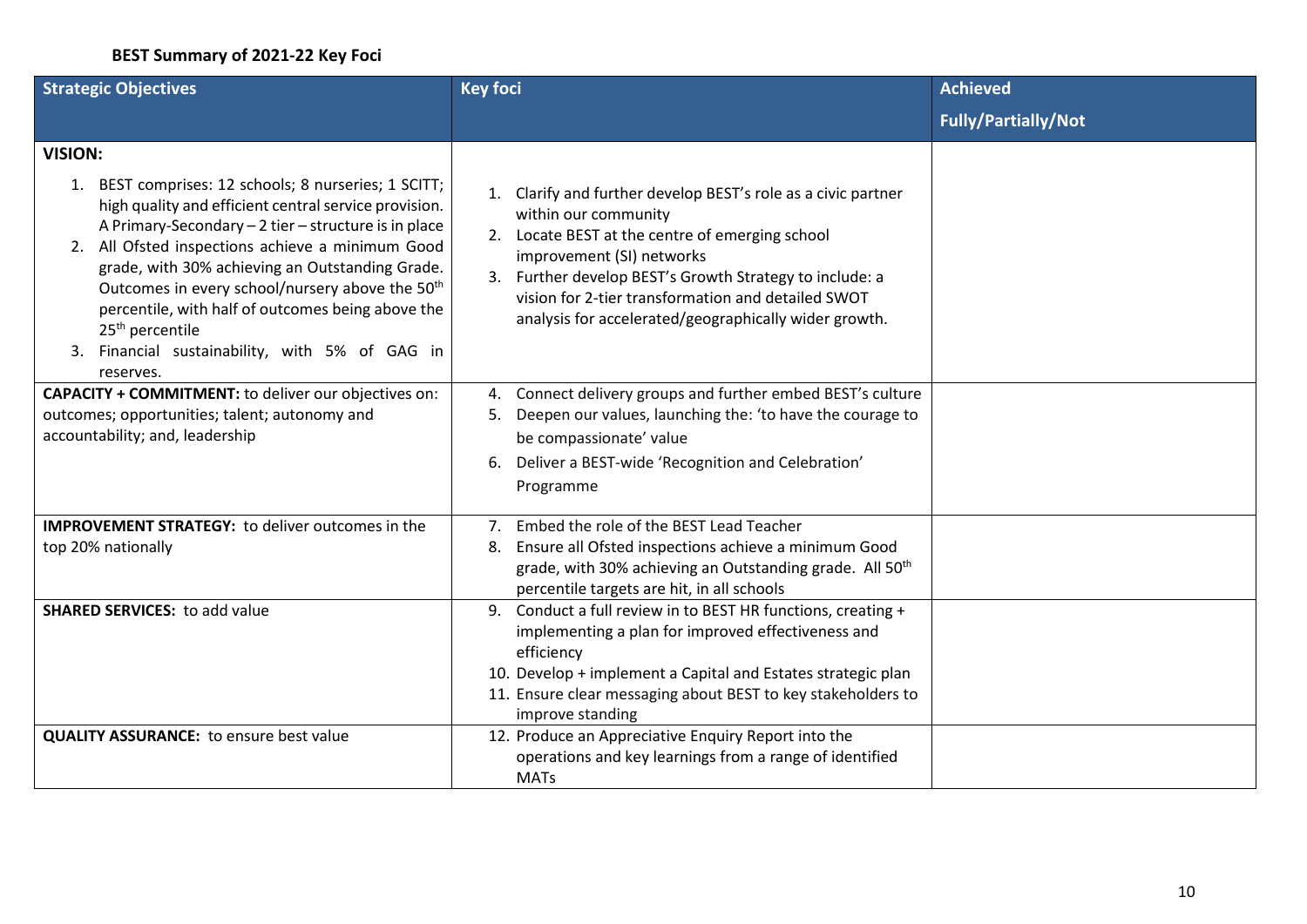### **1. Vision: to grow the BEST in everyone**

#### **Objectives:**

- a) BEST's vision (Inc.: key priorities), values and operating principles are owned by all
- b) Operate efficient + effective communications channels throughout + across all levels within BEST

#### **2020-21 Foci:**

- 1. Clarify and further develop BEST's role as a civic partner within our community
- 2. Locate BEST at the centre of emerging school improvement (SI) networks
- 3. Further develop BEST's Growth Strategy to include: a vision for 2-tier transformation and detailed SWOT analysis for accelerated/geographically wider growth.

| <b>Ref</b> | <b>Actions</b>                                                                                                                                                       | Key Performance Indicators/Impact                                                                                                                                                                                                                                                                                                                                | <b>Evidence + Evaluation</b> |
|------------|----------------------------------------------------------------------------------------------------------------------------------------------------------------------|------------------------------------------------------------------------------------------------------------------------------------------------------------------------------------------------------------------------------------------------------------------------------------------------------------------------------------------------------------------|------------------------------|
|            | Clarify + further develop BEST's role as a civic<br>partner within our community                                                                                     | - create a framework to maximise civic impact (AL)<br>- rise profile with: parents/carers, local community<br>+ other schools; local government partners; +,<br>wider civic partners (Exec team)<br>- report on attendance at various civic events,<br>press + media activity (CS)                                                                               |                              |
|            | Locate BEST at the centre of emerging school<br>improvement (SI) networks                                                                                            | - NLE, NLG, LLE, SLE and Lead Teacher (LT)<br>deployment within + beyond BEST (Exec)<br>- Centre of Excellence, to include: NPQs (AW), ECF<br>(AW), ITT (AW), Business Managers (CS), Finance<br>(NB) and Mindfulness (AL)<br>- Full engagement with Confereation of School<br>Trusts, Forum Strategy, National Governors<br>Association and other Trusts (Exec) |                              |
|            | Further develop BEST's Growth Strategy to include:<br>a vision for 2-tier transformation + detailed SWOT<br>analysis for accelerated/geographically wider<br>growth. | - Growth Strategy (CS)<br>- SWOT analysis (CS)                                                                                                                                                                                                                                                                                                                   |                              |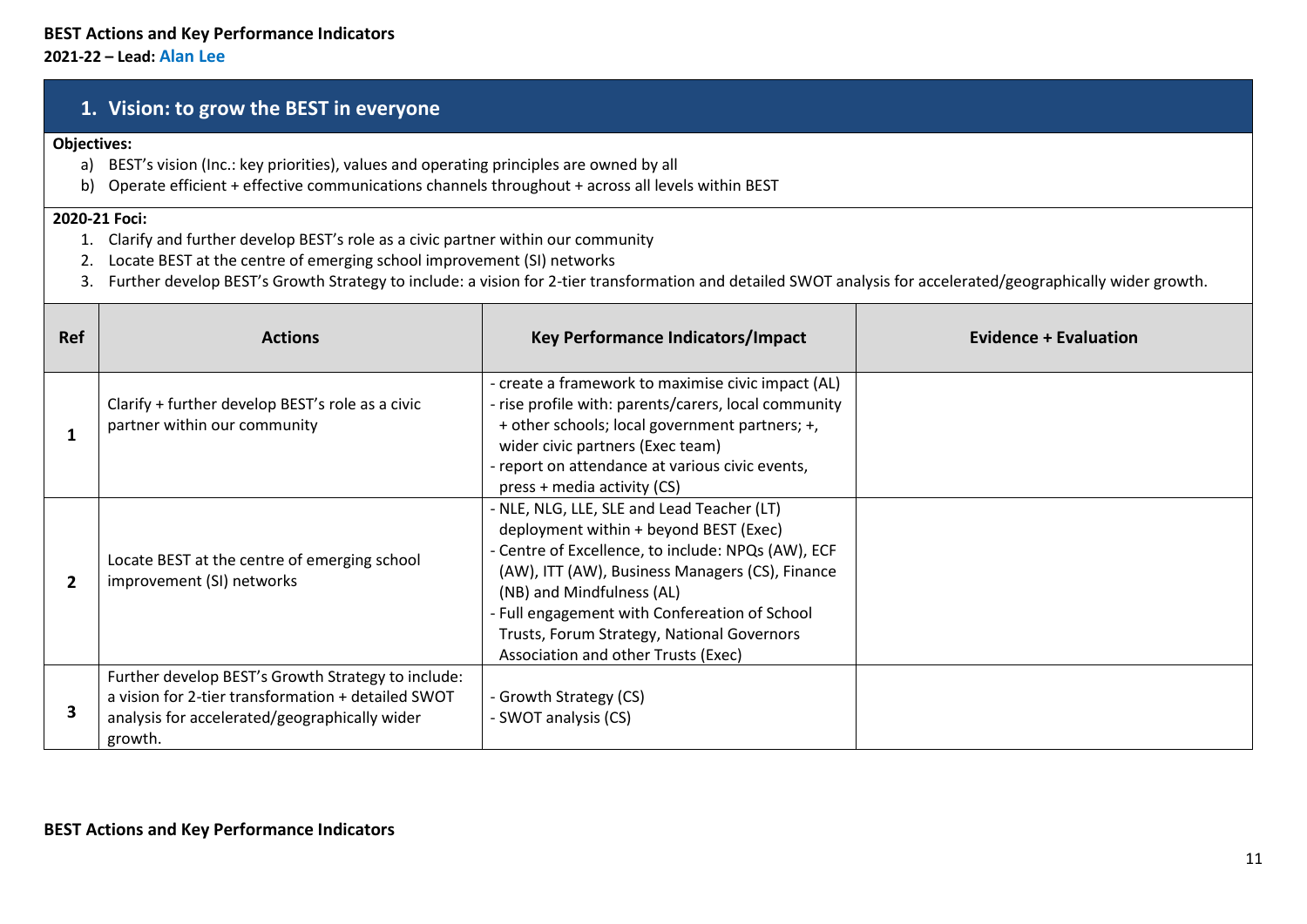# **2. Capacity + Commitment: to deliver our objectives**

#### Objectives:

- a) Create a MAT infrastructure to deliver an effective school improvement platform
- b) Build a team to add best value

#### **2020-21Foci:**

- 4 Connect delivery groups and further embed BEST's culture
- 5 Deepen our values, launching the: 'to have the courage to be compassionate' value
- 6 Deliver a BEST-wide 'Recognition and Celebration' Programme

| Ref | <b>Actions</b>                                                                       | <b>Key Performance Indicators/Impact</b>                                                                                                                                                                                                                                                                                                                             | <b>Evidence + Evaluation</b> |
|-----|--------------------------------------------------------------------------------------|----------------------------------------------------------------------------------------------------------------------------------------------------------------------------------------------------------------------------------------------------------------------------------------------------------------------------------------------------------------------|------------------------------|
| 4   | Connect delivery groups + further embed BEST's<br>culture                            | - Complete the work started in COVID year of 'what<br>makes a BEST school?' (AW)<br>- LT role to enhance provison across the Trust by<br>capturing and sharing best practice across all<br>subjects (AW)<br>- Create a supportive platform across the Trust<br>where curriculum areas can seek help in achieving<br>best possible outcomes (AW)                      |                              |
| 5   | Deepen our values, launching the: 'to have the<br>courage to be compassionate' value | - create a Trust-wide working party, complete with<br>external input (AL)<br>- launch value, providing inspirational examples<br>from other sectors, identify LTs + provide<br>opportunity for discussion (AL)<br>- receive feedback on key areas of practice eg what<br>does compassionate appraisal look like? Use<br>feedback to explore new ways of working (AL) |                              |
| 6   | Deliver a BEST-wide 'Recognition and Celebration'<br>Programme                       | - The Trust to recognise achievements, capturing<br>certain milesones: End of Training Year / ECT<br>Framework; Internal Promotions; Retirement;<br>Long Service. (AW)                                                                                                                                                                                               |                              |

**2021-22 – Lead: Alison Wilshaw**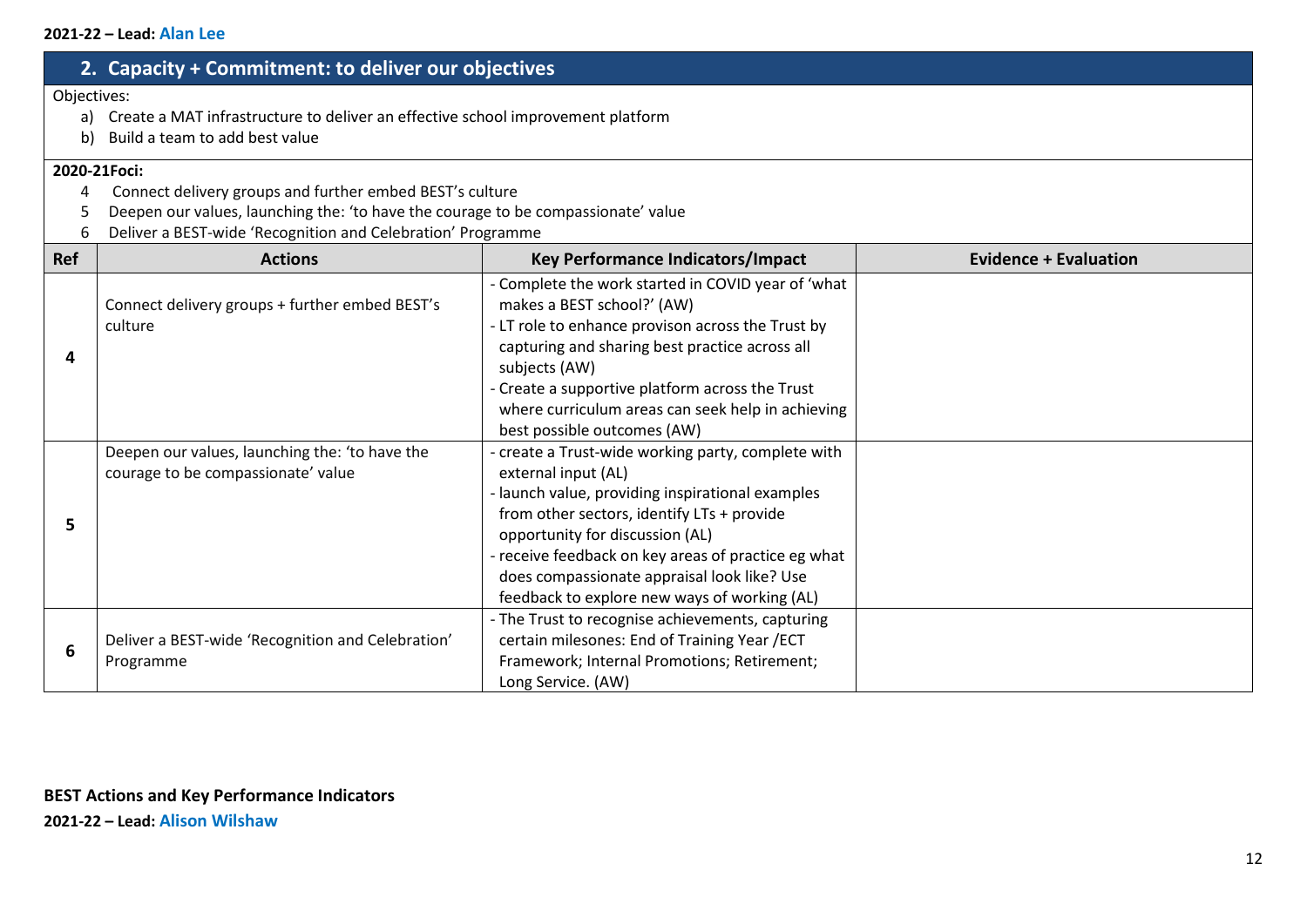# **3. Improvement activity: to deliver outcomes in the top 20% nationally**

Objectives:

- a) to deliver a BEST-wide effective school improvement strategy, focused on the needs of individual schools
- b) to build capacity through the TS to provide a systemic programme of school-to-school support beyond BEST

#### **2021-22 Foci:**

- 7. Embed the role of the BEST Lead Teacher
- 8. Ensure all Ofsted inspections achieve a minimum Good grade, with 30% achieving an Outstanding grade and all 50<sup>th</sup> percentile targets are hit, in all schools

| Ref | <b>Actions</b>                                                                                                                                                         | Key Performance Indicators/Impact                                                                                                                                                                                                                                                                                                                                                                                                    | <b>Evidence + Evaluation</b> |
|-----|------------------------------------------------------------------------------------------------------------------------------------------------------------------------|--------------------------------------------------------------------------------------------------------------------------------------------------------------------------------------------------------------------------------------------------------------------------------------------------------------------------------------------------------------------------------------------------------------------------------------|------------------------------|
|     | Embed the role of the BEST Lead Teacher (LT)                                                                                                                           | - Induction + training offered to LTs (AW)<br>- Focused meetings across the group to ensure<br>clarity of purpose + to maximise impact (AW)<br>- LTs upskill other members of the Trust, providing<br>high quality CPD to develop Teaching + Learning<br>(AW)<br>- Succession Planning across the Trust from within,<br>to ensure skilled people are nurtured through out<br>BEST role (AW)<br>- Roll out a second round of LTs (AW) |                              |
| 8   | Ensure all Ofsted inspections achieve a minimum<br>Good grade, with 30% achieving an Outstanding<br>grade. All 50 <sup>th</sup> percentile targets hit, in all schools | - All Ofsted inspections achieve a minimum Good<br>grade, with 30% achieving an Outstanding grade.<br>All 50 <sup>th</sup> percentile targets hit, in all schools (AW)                                                                                                                                                                                                                                                               |                              |

#### **BEST Actions and Key Performance Indicators 2021-22 – Lead: Craig Smith**

## **4. Shared Services: to add value**

Objectives:

- a) To deliver expert support
- b) To benefit from economies of scale and operational synergies

#### **2021-22 Foci:**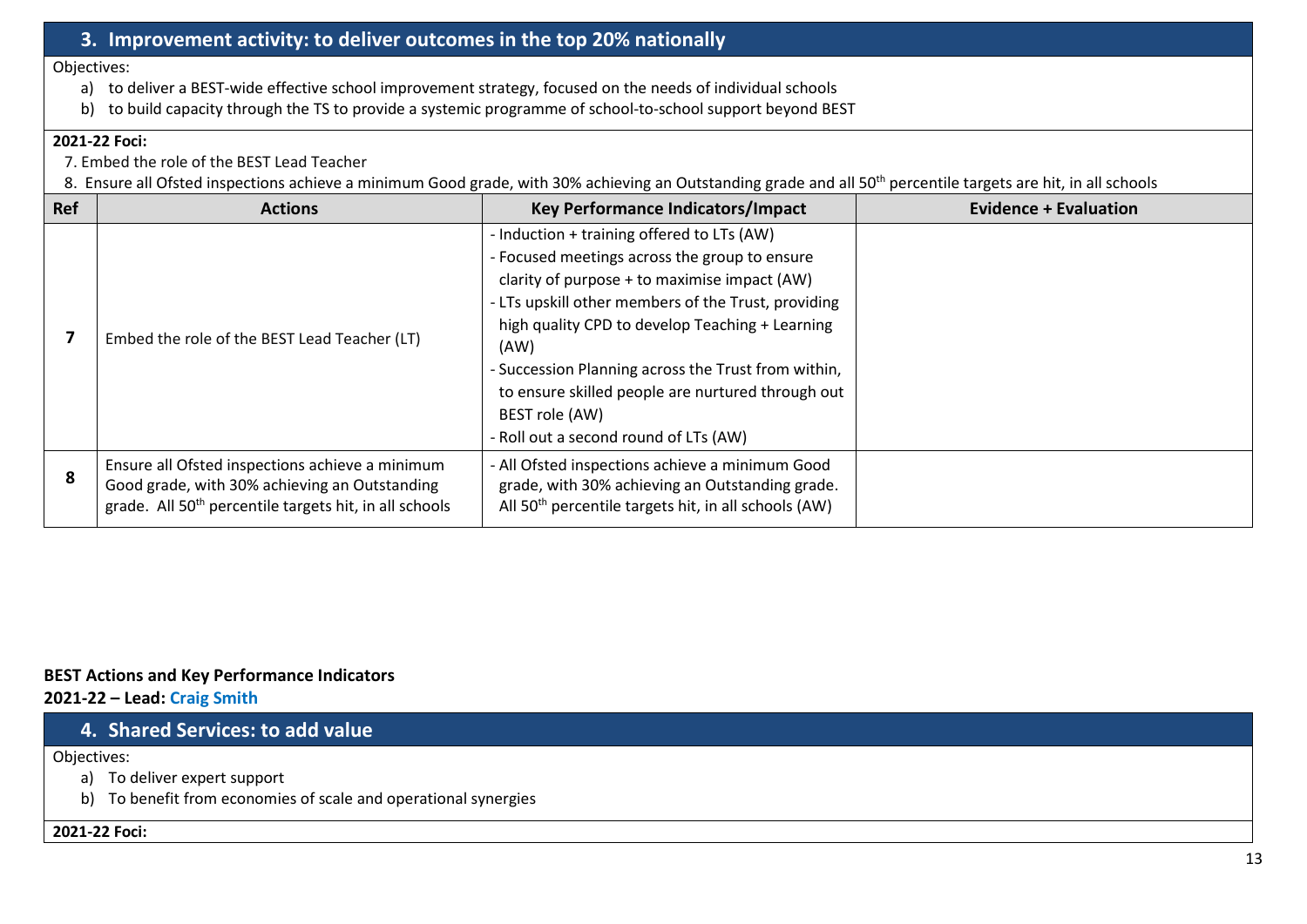<span id="page-13-0"></span>9. Conduct a full review in to BEST HR functions, creating + implementing a plan for improved effectiveness and efficiency

- 10. Develop + implement a Capital and Estates strategic plan
- 11. Ensure clear messaging about BEST to key stakeholders to improve standing

| <b>Ref</b> | <b>Actions</b>                                                                                                                | Key Performance Indicators/Impact                                                                                                                                                           | <b>Evidence + Evaluation</b> |
|------------|-------------------------------------------------------------------------------------------------------------------------------|---------------------------------------------------------------------------------------------------------------------------------------------------------------------------------------------|------------------------------|
| 9          | Conduct a full review in to BEST HR functions,<br>creating + implementing a plan for improved<br>effectiveness and efficiency | - Produce overview review with clear<br>recommendations (CS)<br>- Once approved, agree + implement plan (CS)                                                                                |                              |
| 10         | Develop + implement a Capital and Estates strategic<br>plan                                                                   | - Develop plan for C+E using DfE guidelines / GEM<br>as reference point (CS)<br>- Implement plan across estate with due<br>consideration of 2 tier implicaitons (CS)                        |                              |
| 11         | Ensure clear messaging about BEST to key<br>stakeholders to improve standing                                                  | - Develop full database of stakeholders (CS)<br>Implement clear + impactful engagement strategy<br>to inform, update + communicate with<br>communities BEST serves and key influencers (CS) |                              |

#### **BEST Actions and Key Performance Indicators**

**2021-22 – Lead: Alan Lee**

### **5. Quality Assurance: to ensure best value**

Objectives:

- a) To devise a structure to ensure best value
- b) To nurture a culture of evidence-based decision-making<sup>[4](#page-13-0)</sup>

**2021-22 Foci:**

 <sup>4</sup> Adapted from: 'The 3 Challenges Every New CEO Faces.' (Kissel, NH and Foley, P 2019)